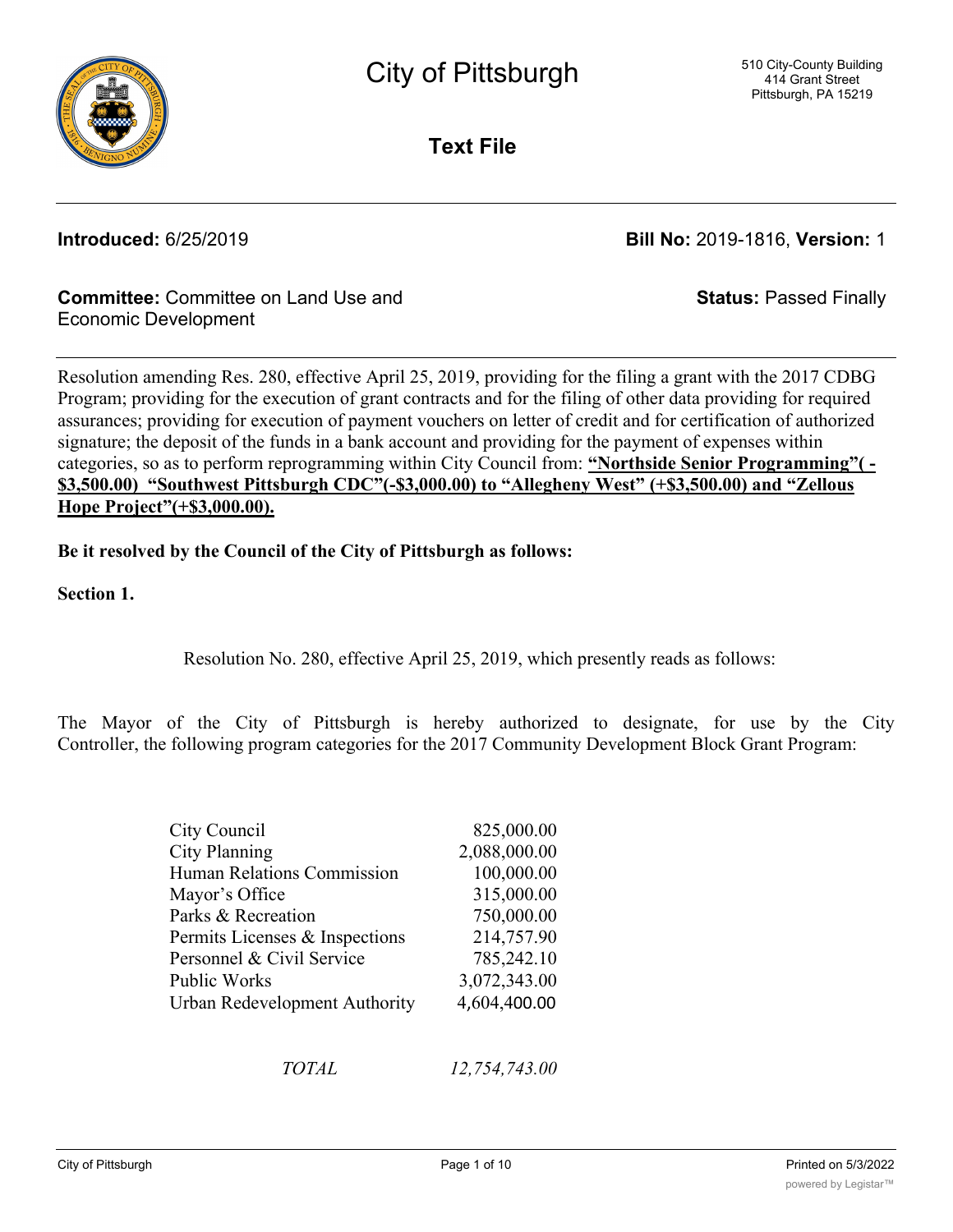**Committee:** Committee on Land Use and Economic Development

**Status:** Passed Finally

Is hereby amended to read as follows:

# **SEE ATTACHMENT**

| Organization                                                                         | Original Budget Changes + or - |             | <b>Revised Budget</b> |
|--------------------------------------------------------------------------------------|--------------------------------|-------------|-----------------------|
| <b>City Council</b>                                                                  | 825,000.00                     |             | 825,000.00            |
| ACH Clear Pathways 0130045170.58101.00                                               | 7,500.00                       |             | 7,500.00              |
| Allegheny Mountain USA Boxing                                                        | 5,000.00                       |             | 5,000.00              |
| 0130219170.58101.00                                                                  |                                |             |                       |
| Allegheny West 0130161170.581010                                                     | 2,500.00                       | $+3,500.00$ | 6,000.00              |
| Angel's Place 0123096170.58101.00                                                    | 5,000.00                       |             | 5,000.00              |
| <b>Associated Masters Plumbers of Allegheny</b><br>County(AMPAC) 0130222170.58101.00 | 5,000.00                       |             | 5,000.00              |
| Bidwell Training Center 0123343170.58101.00 5,000.00                                 |                                |             | 5,000.00              |
| Big Brothers Big Sisters of Greater Pittsburgh, Inc.<br>0121313170.58101.00          | 8,500.00                       |             | 8,500.00              |
| <b>Birmingham Foundation/Westside Mustangs</b><br>0130165170.58101.00                | 5,000.00                       |             | 5,000.00              |
| Bloomfield-Garfield Corporation                                                      | 5,000.00                       |             | 5,000.00              |
| 0121132170.58101.00                                                                  |                                |             |                       |
| <b>Bloomfield Preservation and Heritage</b>                                          | 2,500.00                       |             | 2,500.00              |
| 0121133170.58101.00                                                                  |                                |             |                       |
| Brashear Association 0129755170.58101.00                                             | 16,000.00                      |             | 16,000.00             |
| Brashear Association/Henry Kaufman Food                                              | 2,500.00                       |             | 2,500.00              |
| Pantry/Arlington Food Bank                                                           |                                |             |                       |
| 0130099170.58101.00                                                                  |                                |             |                       |
| Brighton Heights Senior Center                                                       | 2,500.00                       |             | 2,500.00              |
| 0130043170.58101.00                                                                  |                                |             |                       |
| Brightwood Civic Group 0121142170.58101.00 2,500.00                                  |                                |             | 2,500.00              |
| <b>Brookline Christian Food Pantry</b><br>0123130170.58101.00                        | 10,000.00                      |             | 10,000.00             |
| <b>Brothers and Sisters Emerging</b>                                                 | 10,000.00                      |             | 10,000.00             |
| 0130073170.5810.00                                                                   |                                |             |                       |
| <b>Building Bridges for Business</b>                                                 | 2,500.00                       |             | 2,500.00              |
| 0130100170.58101.00                                                                  |                                |             |                       |
| Catholic Youth Association of Pittsburgh, Inc.                                       | 5,000.00                       |             | 5,000.00              |
| 0121323170.58101.00                                                                  |                                |             |                       |
| Center for Victims - Crisis Intervention                                             | 3,000.00                       |             | 3,000.00              |
| 0128990170.58101.00                                                                  |                                |             |                       |
| Center for Victims/Pittsburgh Mediation Center 5,000.00<br>0129972170.58101.00       |                                |             | 5,000.00              |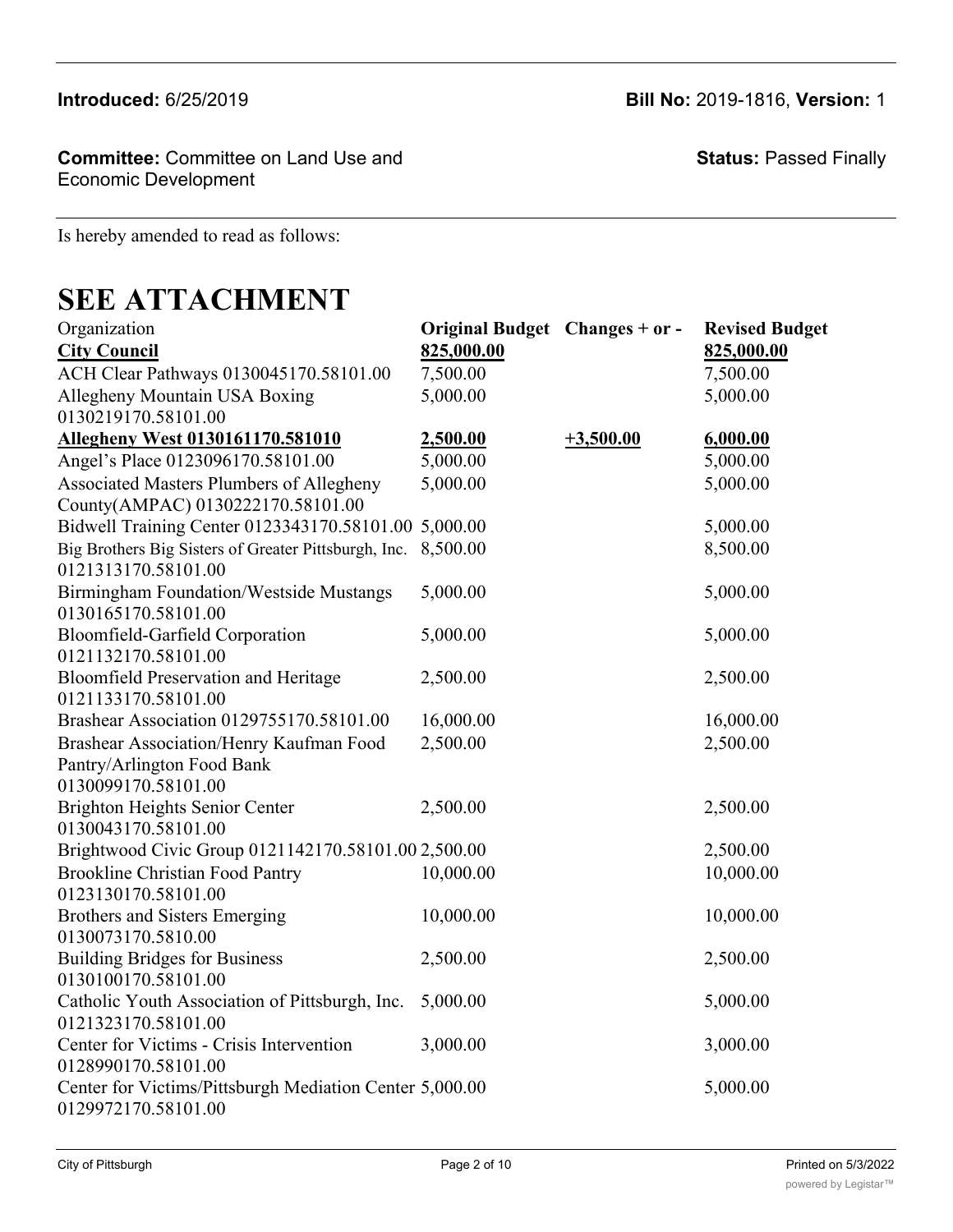#### $1013010001000100$  $M$ Catholic Volton  $\mathcal{L}$

Building Bridges for Business

#### **Committee: Committee on Land Use and** Economic Development Center for Victims/Pittsburgh Mediation Center

2,500.00 2,500.00

| Children's Museum of Pittsburgh<br>0123101170.58101.00                                            | 2,500.00  | 2,500.00  |
|---------------------------------------------------------------------------------------------------|-----------|-----------|
| <b>Community Human Services</b><br>0123179170.58101.00                                            | 10,000.00 | 10,000.00 |
| Community Human Services / Oakland<br><b>Business Improvement District</b><br>0123124170.58101.00 | 5,000.00  | 5,000.00  |
| Computer Reach 0130221170.58101.00                                                                | 250.00    | 250.00    |
| <b>Conservation Consultants</b><br>0130151170.58101.00                                            | 2,500.00  | 2,500.00  |
| D-2 DEK Hockey 0130158170.58101.00                                                                | 5,000.00  | 5,000.00  |
| Earthen Vessels Outreach 0123240170.58101.008,400.00                                              |           | 8,400.00  |
| East Allegheny Community Council<br>0121330170.58101.00                                           | 2,500.00  | 2,500.00  |
| <b>East End Cooperative Ministries</b><br>0129761170.58101.00                                     | 2,500.00  | 2,500.00  |
| Elliott West End Athletic Association<br>0129763170.58101.00                                      | 2,500.00  | 2,500.00  |
| <b>Economic Development South</b><br>0130148170.58101.00                                          | 10,000.00 | 10,000.00 |
| Elizabeth Seton Center 0121365170.58101.00                                                        | 12,000.00 | 12,000.00 |
| <b>Emmaus Community of Pittsburgh</b><br>0123304170.58101.00                                      | 2,500.00  | 2,500.00  |
| Fineview Citizens Council<br>0121401170.58101.00                                                  | 1,000.00  | 1,000.00  |
| Friendship Circle 0130152170.58101.00                                                             | 2,500.00  | 2,500.00  |
| Friendship Community Group<br>0130076170.58101.00                                                 | 7,500.00  | 7,500.00  |
| Greater Pittsburgh Arts Council<br>0130077170.58101.00                                            | 2,500.00  | 2,500.00  |
| Greater Pittsburgh Community Food Bank<br>0167146170.58101.00                                     | 70,500.00 | 70,500.00 |
| HACP/ Northview Heights<br>0123036170.58101.00                                                    | 2,500.00  | 2,500.00  |
| Hazelwood Initiative 0129131170.58101.00                                                          | 15,000.00 | 15,000.00 |
| Higher Achievement Inc 0130153170.58101.00 2,500.00                                               |           | 2,500.00  |
| Hill District CDC 0121181170.58101.00                                                             | 10,000.00 | 10,000.00 |
| Hill House Association 0121183170.58101.00                                                        | 7,500.00  | 7,500.00  |
| Hilltop Alliance 0130108170.58101.00                                                              | 13,000.00 | 13,000.00 |
| H.O.P.E. for Tomorrow 0130121170.58101.00                                                         | 15,000.00 | 15,000.00 |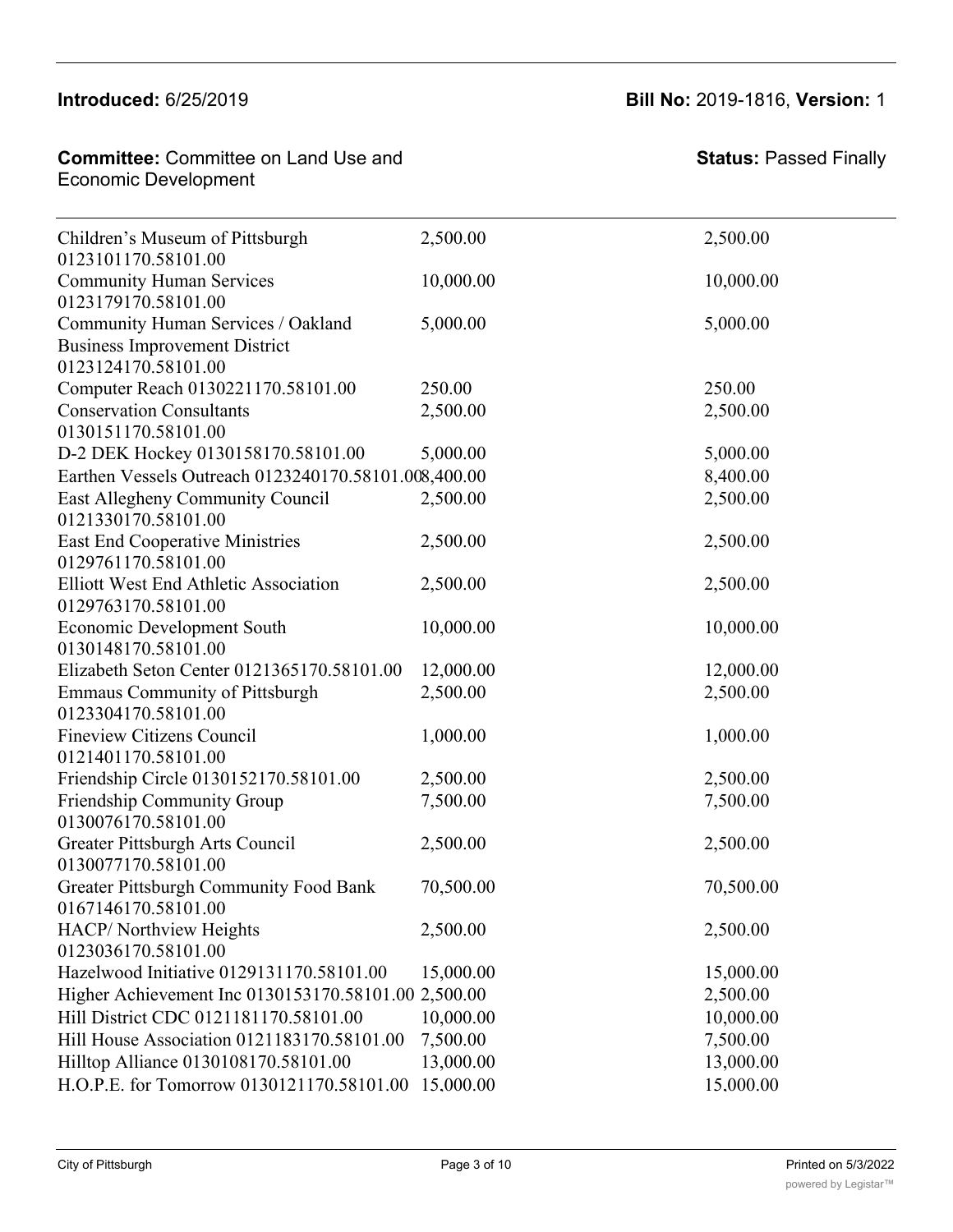Hackberry Hart (1986)<br>Hackberry Heights Heights Heights Heights Heights Heights Heights Heights Heights Heights Heights Heights Heights<br>Heights Heights Heights Heights Heights Heights Heights Heights Heights Heights Height

**Committee:** Committee on Land Use and **Committee: Status:** P Economic Development<br>
Historia Hilltop Alliance 0130108170.58101.00 13,000.00 13,000.00

## **Introduced:** 6/25/2019 **Bill No:** 2019-1816, **Version:** 1

2,500.00 2,500.00

| Jewish Community Center - Young Men and<br>Women's Hebrew Association                      | 5,000.00  |             | 5,000.00  |
|--------------------------------------------------------------------------------------------|-----------|-------------|-----------|
| 0123128170.58101.00                                                                        |           |             |           |
| Jewish Family and Children's Service - Refugee 5,000.00<br>Services 0130025170.58101.00    |           |             | 5,000.00  |
| Jewish Family and Children's Services - Career 2,500.00<br>Development 0129757170.58101.00 |           |             | 2,500.00  |
| Jewish Family and Children's Services - Food<br>Pantry 0130103170.58101.00                 | 6,000.00  |             | 6,000.00  |
| Lawrenceville Corporation<br>0123332170.58101.00                                           | 15,000.00 |             | 15,000.00 |
| Lawrenceville United 0129855170.58101.00                                                   | 15,000.00 |             | 15,000.00 |
| Linden School PTA 0130094170.58101.00                                                      | 2,500.00  |             | 2,500.00  |
| Little Sisters of the Poor 0130005170.58101.00 2,500.00                                    |           |             | 2,500.00  |
| Lower Bloomfield Unity Council<br>0121370170.58101.00                                      | 2,500.00  |             | 2,500.00  |
| Lynn Williams Apartments<br>0123032170.58101.00                                            | 2,500.00  |             | 2,500.00  |
| Macedonia Family and Community Enrichment 5,000.00<br>Center (FACE) 0129118170.58101.00    |           |             | 5,000.00  |
| Manchester Citizens Corp.<br>0129892170.58101.00                                           | 7,500.00  |             | 7,500.00  |
| Naomi's Place 0129896170.58101.00                                                          | 15,300.00 |             | 15,300.00 |
| National Council of Jewish Women<br>0121377170.58101.00                                    | 2,500.00  |             | 2,500.00  |
| Neighborhood Academy 0130104170.58101.00 2,500.00                                          |           |             | 2,500.00  |
| Northside Leadership Conference<br>0129784170.58101.00                                     | 5,000.00  |             | 5,000.00  |
| Northside Leadership Conference Seniors<br>0130162170.58101.0                              | 8,000.00  |             | 8,000.00  |
| <b>Northside Senior Programming</b>                                                        | 3,500.00  | $-3,500.00$ | 0.00      |
| 0130164170.58101.00                                                                        |           |             |           |
| Northside Old Timers 0130009170.58101.00                                                   | 7,500.00  |             | 7,500.00  |
| Oakland Planning and Development Corp.<br>0121379170.58101.00                              | 5,000.00  |             | 5,000.00  |
| Pa Cleanways of Allegheny County<br>0123365170.58101.00                                    | 8,000.00  |             | 8,000.00  |
| Pennsylvania Resource Council<br>0123151170.58101.00                                       | 11,000.00 |             | 11,000.00 |
| People's Oakland 0129970170.58101.00                                                       | 2,500.00  |             | 2,500.00  |
| Persad Center 0121384170 58101 00                                                          | 2.500.00  |             | 2.500.00  |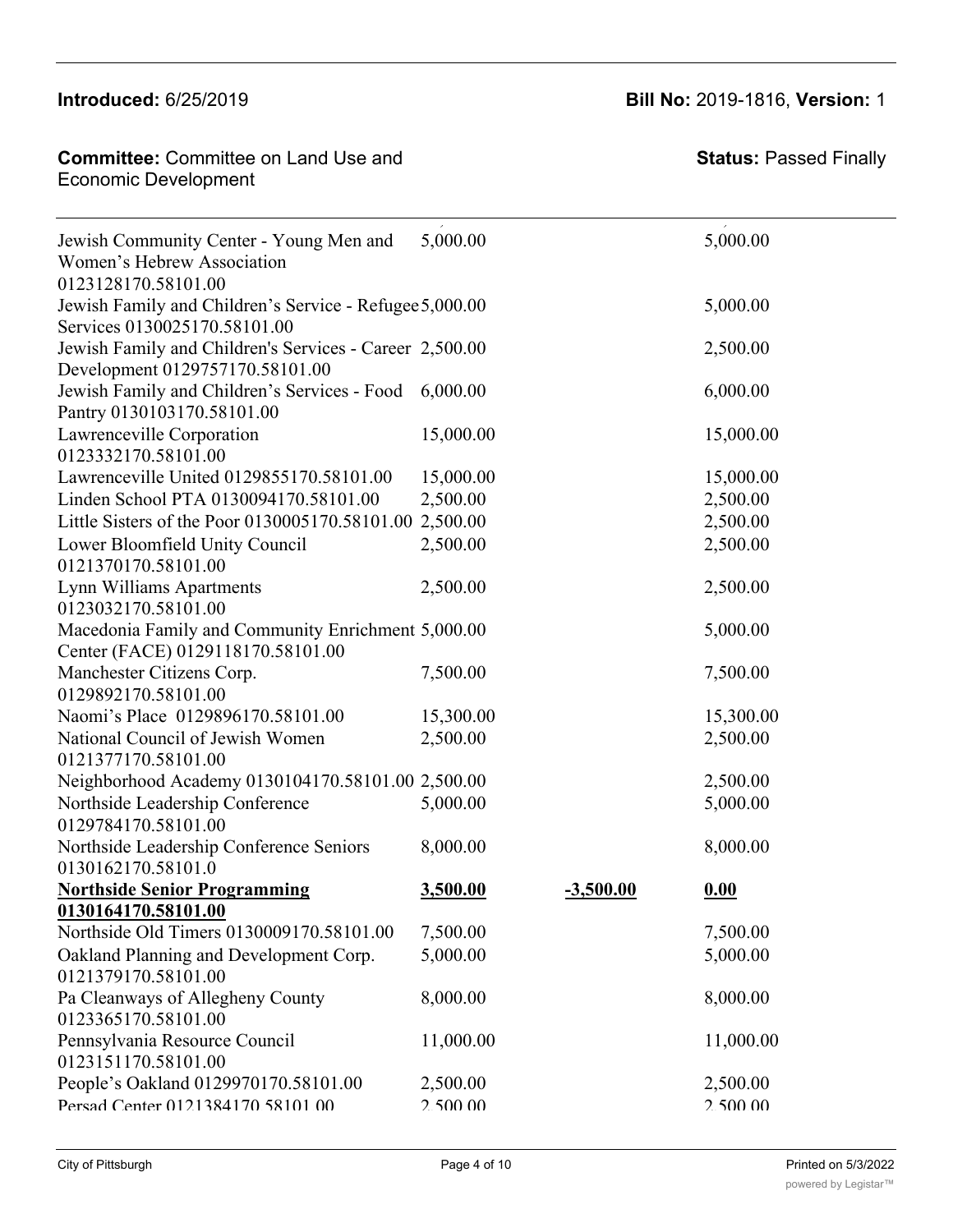#### $Introducing  $6/25/20$ .$  $P$  and  $P$  county county  $P$  and  $P$

#### Committee: Committee on Land Use and **Economic Development**

Oakland Planning and Development Corp.

#### **Introduced:** 6/25/2019 **Bill No:** 2019-1816, **Version:** 1  $\frac{1}{2}$  8,000.000 8,000 8,000 8,000 8,000 8,000 8,000 8,000 8,000 8,000 8,000 8,000 8,000 8,000 8,000 8,000 8,000 8,000 8,000 8,000 8,000 8,000 8,000 8,000 8,000 8,000 8,000 8,000 8,000 8,000 8,000 8,000 8,000 8,000 8,0

5,000.00 5,000.00

| T VIDNA UVIIVI VIEIDUTITTURULUINU<br>Pittsburgh Action Against Rape | $-,-$<br>12,000.00 | $-,-$<br>12,000.00 |
|---------------------------------------------------------------------|--------------------|--------------------|
| 0129655170.58101.00                                                 |                    |                    |
| Pittsburgh AIDS Task Force                                          | 7,500.00           | 7,500.00           |
| 0129787170.58101.00                                                 |                    |                    |
| <b>Pittsburgh Community Services - Hunger</b>                       | 64,000.00          | 64,000.00          |
| 0121390170.58101.00                                                 |                    |                    |
| <b>Pittsburgh Community Services - Safety</b>                       | 16,000.00          | 16,000.00          |
| 0121391170.58101.00                                                 |                    |                    |
| <b>Pittsburgh Parks Conservancy</b>                                 | 12,500.00          | 12,500.00          |
| 0123243170.58101.00                                                 |                    |                    |
| Pittsburgh Project 0123198170.58101.00                              | 10,000.00          | 10,000.00          |
| POISE Foundation 0123279170.58101.00                                | 5,000.00           | 5,000.00           |
| POISE Foundation/Stop the Violence                                  | 2,500.00           | 2,500.00           |
| Pittsburgh 0130181170.58101.00                                      |                    |                    |
| Prayer and Deliverance Community                                    | 2,500.00           | 2,500.00           |
| Opportunities (PADCO) 0130149170.58101.00                           |                    |                    |
| Prevention Point Pittsburgh                                         | 2,500.00           | 2,500.00           |
| 0123289170.58101.00                                                 |                    |                    |
| Program to Aid Citizen Enterprise (PACE)                            | 5,000.00           | 5,000.00           |
| 0121924170.58101.00                                                 |                    |                    |
| The Promise Group 0130037170.58101.00                               | 5,000.00           | 5,000.00           |
| Reading is Fundamental 0123052170.58101.00 13,500.00                |                    | 13,500.00          |
| Rebuilding Together Pittsburgh                                      | 30,000.00          | 30,000.00          |
| 0123307170.58101.00                                                 |                    |                    |
| Riverview Manor 0123054170.58101.00                                 | 2,500.00           | 2,500.00           |
| St. Andrews Lutheran Church                                         | 3,750.00           | 3,750.00           |
| 0129910170.58101.00                                                 |                    |                    |
| Saint Clair Athletic Association                                    | 4,000.00           | 4,000.00           |
| 0121272170.58101.00                                                 |                    |                    |
| Saint Mark's Evangelical Lutheran /Brookline                        | 12,000.00          | 12,500.00          |
| Meals on Wheels 0130067170.58101.00                                 |                    |                    |
| Saint Michael's Food Bank                                           | 2,500.00           | 2,500.00           |
| 0123264170.58101.00                                                 |                    |                    |
| Saint Mary of the Mount Church/Washington                           | 5,000.00           | 5,000.00           |
| Heights Ecumenical Food Bank                                        |                    |                    |
| 0121296170.58101.00                                                 |                    |                    |
| Schenley Heights CDC 0129852170.58101.00                            | 10,000.00          | 10,000.00          |
| <b>Shepherd Wellness Community</b>                                  | 10,000.00          | 10,000.00          |
| 0129791170.58101.00 Sheraden United                                 | 5,000.00           | 5,000.00           |
| Methodist Church-Kidz Klub<br>0130046170.58101.00                   |                    |                    |
| SI R Radio Productions 0130150170 58101 00 8 000 00                 |                    | 8 UUU UU           |
|                                                                     |                    |                    |
|                                                                     |                    |                    |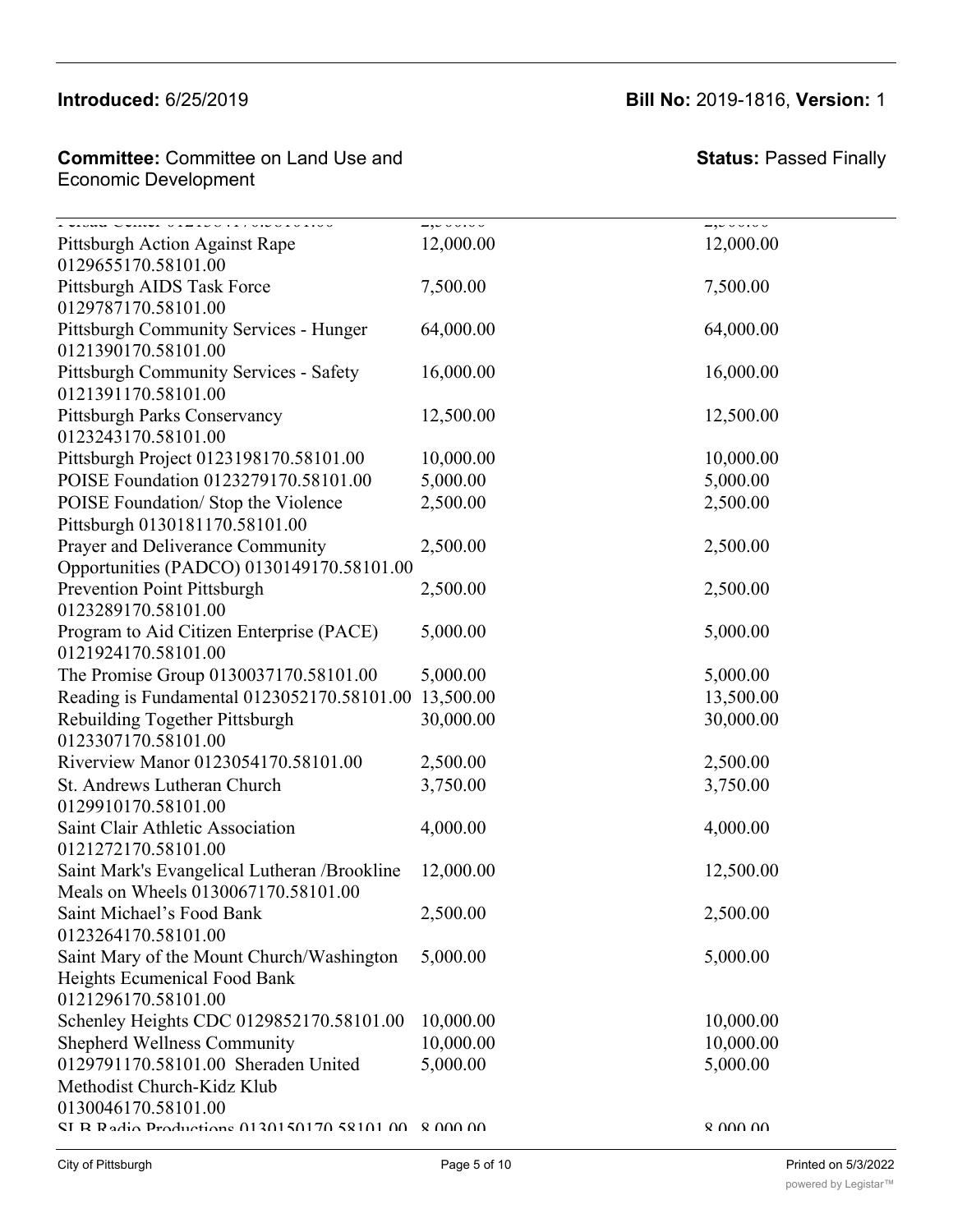#### Introduced: 6/25/2019 Schenley Heights CDC 0129852170.58101.000 1000.000 10,000.000 10,000.000 10,000.000 10,000.000 10,000.000 10,0<br>The contract of the contract of the contract of the contract of the contract of the contract of the contract o

### **Introduced:** 6/25/2019 **Bill No:** 2019-1816, **Version:** 1

#### **Committee:** Committee on Land Use and Economic Development **Committee: Committee on Land Use**

#### **Status: Passed Finally**

| <b>DED T/0/10 DEDITION OF THE SUMMINUM I</b> ADDITION              | 0,000.00       |             | 0,000.00       |
|--------------------------------------------------------------------|----------------|-------------|----------------|
| Southside Slopes Neighborhood Association                          | 2,500.00       |             | 2,500.00       |
| 0123291170.58101.00                                                |                |             |                |
| <b>Southwest Pittsburgh CDC</b>                                    | 20,500.00      | $-3,000.00$ | 17,500.00      |
| 0123058170.58101.00                                                |                |             |                |
| Spring Hill Civic League 0121267170.58101.005,000.00               |                |             | 5,000.00       |
| St. Ambrose Manor 0129909170.58101.00                              | 2,500.00       |             | 2,500.00       |
| Steel City Boxing 0129982170.58101.00                              | 7,000.00       |             | 7,000.00       |
| The Center for Employment Opportunities                            | 5,000.00       |             | 5,000.00       |
| 0130205170.58101.00                                                |                |             |                |
| The Urban Academy of Greater Pittsburgh                            | 15,300.00      |             | 15,300.00      |
| Charter School 0130206170.58101.00                                 |                |             |                |
| Tree of Hope 0129866170.58101.00                                   | 2,500.00       |             | 2,500.00       |
| Trinity Lutheran Church / Sheraden Baseball<br>0130105170.58101.00 | 2,500.00       |             | 2,500.00       |
| Troy Hill Citizens Inc. 012979817058101.00                         | 3,000.00       |             | 3,000.00       |
| Union Project 0123125170.58101.00                                  | 5,000.00       |             | 5,000.00       |
| Vietnam Veterans Leadership                                        | 2,500.00       |             | 2,500.00       |
| 0121292170.58101.00                                                |                |             |                |
| Washington Heights Athletic Association                            | 2,500.00       |             | 2,500.00       |
| 0123261170.58101.00                                                |                |             |                |
| West End P.O.W.E.R. 0130223170.58101.00                            | 2,500.00       |             | 2,500.00       |
| Western Pennsylvania Conservancy<br>0126002170.58101.00            | 10,000.00      |             | 10,000.00      |
| Western PA School for the Blind                                    | 2,500.00       |             | 2,500.00       |
| 0123387170.58101.00                                                |                |             |                |
| Women's Center and Shelter                                         | 6,000.00       |             | 6,000.00       |
| 0125046170.58101.00                                                |                |             |                |
| Zellous Hope 0130106170.58101.00                                   | 3,000.00       | $+3,000.00$ | 6,000.00       |
| Zionist Organization of America                                    | 2,500.00       |             | 2,500.00       |
| 0123388170.58101.00                                                |                |             |                |
| <b>City Planning</b>                                               | \$2,088,000.00 |             | \$2,088,000.00 |
| Administration 1156332170.58101.00                                 | 55,000.00      |             | 55,000.00      |
| ADA Compliance 1121151170.58101.00                                 | 33,000.00      |             | 33,000.00      |
| Citizen Participation 1156900170.58101.00                          | 200,000.00     |             | 200,000.00     |
| <b>Community Based Organizations</b>                               | 600,000.00     |             | 600,000.00     |
| 1121000170.58101.00                                                |                |             |                |
| Personnel 1150000170.58101.00                                      | 1,100,000.00   |             | 1,100,000.00   |
| Urban League 1116303170.58101.00                                   | 100,000.00     |             | 100,000.00     |
|                                                                    |                |             |                |

Commission on Human Relations **100,000.00 100,000.00**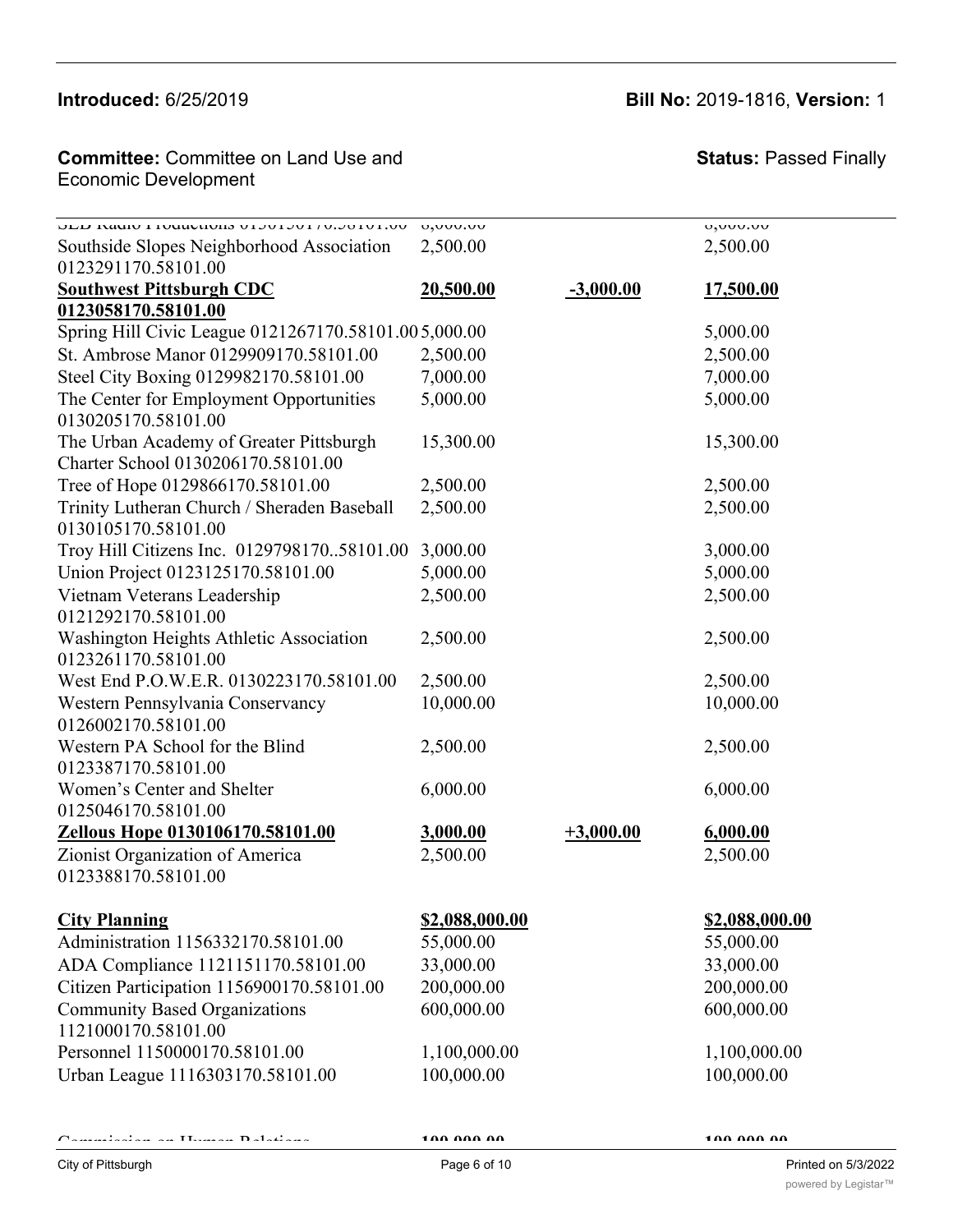### **Introduced:** 6/25/2019 **Bill No:** 2019-1816, **Version:** 1

**Committee:** Committee on Land Use and **Committee: Status:** Pa Economic Development

**Status:** Passed Finally

| Commission on Human Kelations<br><b>Commission Operations - Fair Housing</b><br>0538889170.58101.00 | <b>100,000.00</b><br>100,000.00 | <b>100,000.00</b><br>100,000.00 |
|-----------------------------------------------------------------------------------------------------|---------------------------------|---------------------------------|
| Mayor's Office                                                                                      | 315,000.00                      | 315,000.00                      |
| Bidwell Training Center 0223343170.58101.00 3,750.00                                                |                                 | 3,750.00                        |
| <b>Bloomfield Garfield Corporation</b><br>0221132170.58101.00                                       | 3,750.00                        | 3,750.00                        |
| Brashear Association / Henry Kaufman Food<br>Pantry/ Arlington Food Bank<br>0230099170.58101.00     | 7,500.00                        | 7,500.00                        |
| <b>Brookline Christian Food Pantry</b><br>0223130170.58101.00                                       | 2,500.00                        | 2,500.00                        |
| Catholic Charities - Rosalia Center<br>0223092170.58101.00                                          | 2,500.00                        | 2,500.00                        |
| Center for Victims - Crisis Intervention<br>0228990170.58101.00                                     | 37,500.00                       | 37,500.00                       |
| Community Alliance of Spring Garden/East<br>Deutschtown 0223359170.58101.00                         | 2,500.00                        | 2,500.00                        |
| <b>Community Empowerment Association</b><br>0229838170.58101.00                                     | 3,750.00                        | 3,750.00                        |
| <b>Community Human Services</b><br>0223179170.58101.00                                              | 3,750.00                        | 3,750.00                        |
| Community Human Services / Oakland<br><b>Business Improvement District</b><br>0223124170.58101.00   | 2,500.00                        | 2,500.00                        |
| East Allegheny Community Council<br>0221330170.58101.00                                             | 2,500.00                        | 2,500.00                        |
| <b>East End Cooperative Ministries</b><br>0229761170.58101.00                                       | 3,750.00                        | 3,750.00                        |
| <b>Emmaus Community of Pittsburgh</b><br>0223304170.58101.00                                        | 3,750.00                        | 3,750.00                        |
| <b>Fineview Citizens Council</b><br>0221401170.58101.00                                             | 2,500.00                        | 2,500.00                        |
| Garfield Jubilee Association<br>0221342170.58101.00                                                 | 2,500.00                        | 2,500.00                        |
| <b>Greater Pittsburgh Community Food Bank</b><br>0267146170.58101.00                                | 13,125.00                       | 13,125.00                       |
| Greater Pittsburgh Literacy Council<br>0230064170.58101.00                                          | 2,500.00                        | 2,500.00                        |
| Hazelwood Initiative 0229131170.58101.00                                                            | 2,500.00                        | 2,500.00<br>$- - - - -$         |
|                                                                                                     |                                 |                                 |

Citizen Participation 1156900170.58101.00 200,000.00 200,000.00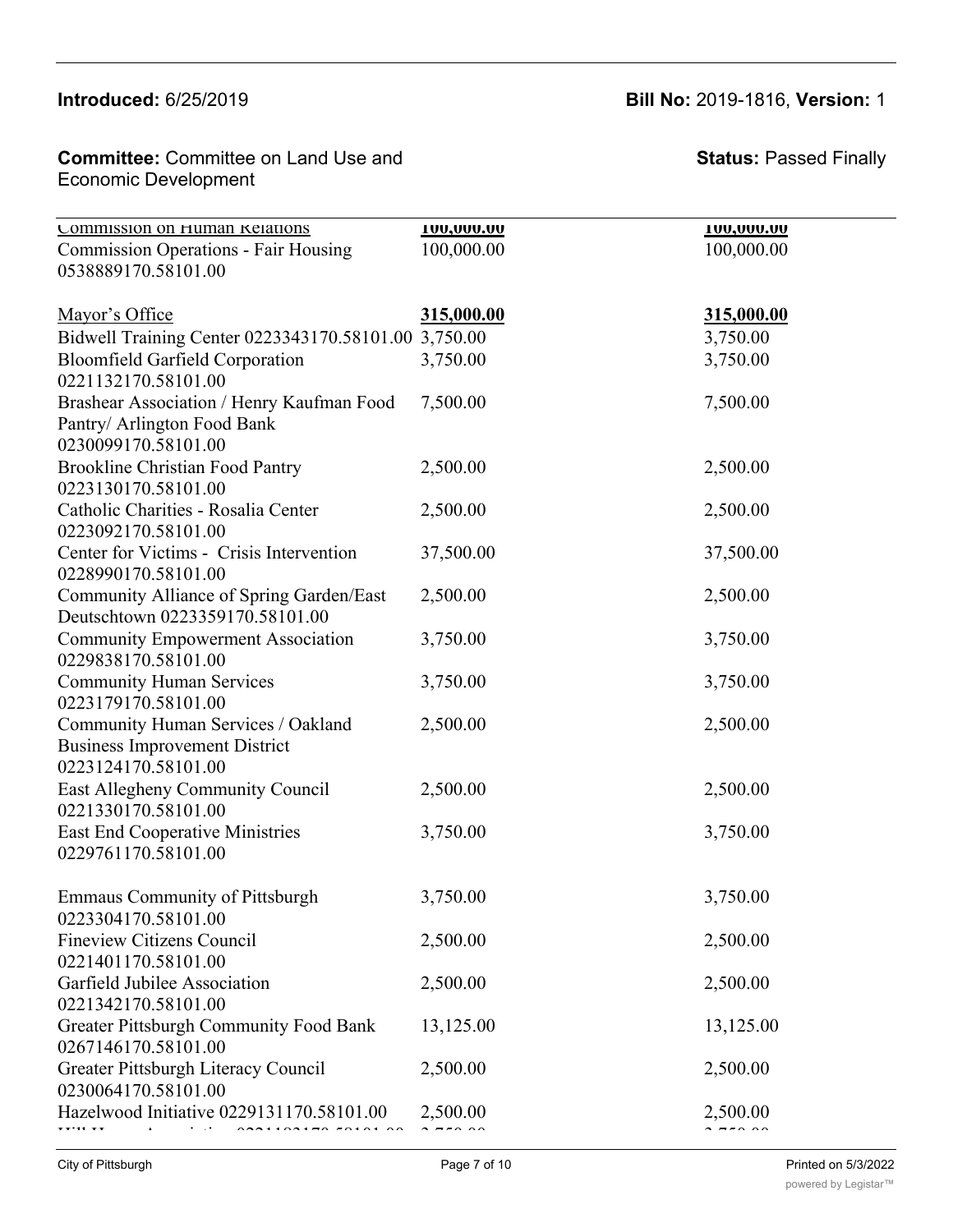0221401170.58101.00

### **Introduced:** 6/25/2019 **Bill No:** 2019-1816, **Version:** 1

**Committee:** Committee on Land Use and Economic Development 0267146170.58101.00 **Committee:** Committee on Land

| Hill House Association 0221183170.58101.00              | 3,750.00  | 3,750.00  |
|---------------------------------------------------------|-----------|-----------|
| Homewood Community Development                          | 2,500.00  | 2,500.00  |
| Collaborative/Operation Better Block                    |           |           |
| 0230138170.58101.00                                     |           |           |
| Jewish Community Center - Young Men and                 | 2,500.00  | 2,500.00  |
| Women's Hebrew Association                              |           |           |
| 0223128170.58101.00                                     |           |           |
| Jewish Family and Children's Services - Food 2,500.00   |           | 2,500.00  |
| Pantry 0230109170.58101.00                              |           |           |
| Jewish Family and Children's Services - Career 2,500.00 |           | 2,500.00  |
| Development 0229757170.58101.00                         |           |           |
| Jewish Family and Children's Services -                 | 2,500.00  | 2,500.00  |
| Refugee Services 0230025170.58101.00                    |           |           |
| Lawrenceville Corporation                               | 3,750.00  | 3,750.00  |
| 0223332170.58101.00                                     |           |           |
| Lawrenceville United 0229855170.58101.00                | 3,750.00  | 3,750.00  |
| LifeSpan, Inc. 0230080170.58101.00                      | 5,625.00  | 5,625.00  |
| Little Sisters of the Poor 0230005170.58101.00 3,750.00 |           | 3,750.00  |
| Macedonia Family & Community Enrichment                 | 3,750.00  | 3,750.00  |
| Center (FACE) 0229118170.58101.00                       |           |           |
| Mt. Washington Community Development                    | 7,500.00  | 7,500.00  |
| Corporation 0223131170.58101.00                         |           |           |
| National Council of Jewish Women                        | 2,500.00  | 2,500.00  |
| 0221377170.58101.00                                     |           |           |
| Neighborhood Academy 0230110170.58101.00 2,500.00       |           | 2,500.00  |
| Northside Community Development Fund /                  | 2,500.00  | 2,500.00  |
| Northside Chronicle 0223270170.58101.00                 |           |           |
| Oakland Planning & Development Corp                     | 2,500.00  | 2,500.00  |
| 0221379170.58101.00                                     |           |           |
| Pennsylvania Resources Council                          | 2,500.00  | 2,500.00  |
| 0223151170.58101.00                                     |           |           |
| Pittsburgh Action Against Rape                          | 37,500.00 | 37,500.00 |
| 0229655170.58101.00                                     |           |           |
| Pittsburgh Project 0223198170.58101.00                  | 3,750.00  | 3,750.00  |
| Prevention Point Pittsburgh                             | 2,500.00  | 2,500.00  |
| 0223289170.58101.00                                     |           |           |
| Reading is Fundamental 0223052170.58101.00 2,500.00     |           | 2,500.00  |
| Saint Andrew's Lutheran Church                          | 2,500.00  | 2,500.00  |
| 0229910170.58101.00                                     |           |           |
| <b>Shepherd Wellness Community</b>                      | 3,750.00  | 3,750.00  |
| 0229791170.58101.00                                     |           |           |
| Sheraden Community Council                              | 2,500.00  | 2,500.00  |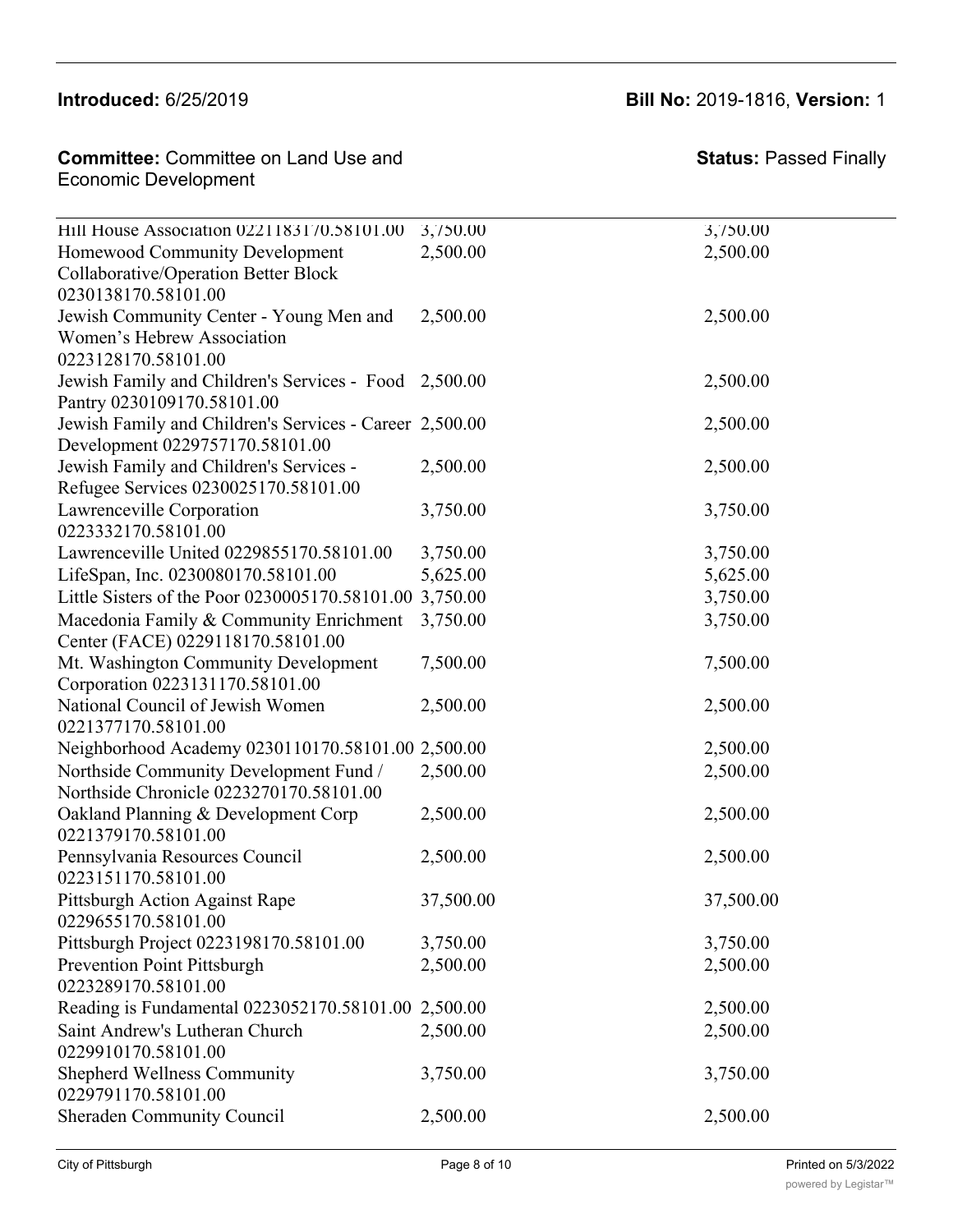### **Introduced:**  $6/25/2019$  **b**  $\overline{5/25/2019}$

Prevention Point Pittsburgh

### **Introduced:** 6/25/2019 **Bill No:** 2019-1816, **Version:** 1

2,500.000 2,500.000 2,500.000 2,500.000 2,500.000 2,500.000 2,500.000 2,500.000 2,500.000 2,500.000 2,500.000

| <b>Committee: Committee on Land Use and</b><br><b>Economic Development</b> |                   | <b>Status: Passed Finally</b> |
|----------------------------------------------------------------------------|-------------------|-------------------------------|
| 0223121170.58101.00                                                        |                   |                               |
| Sheraden United Methodist Kidz Klub<br>0230046170.58101.00                 | 2,500.00          | 2,500.00                      |
| Tree of Hope 0229866170.58101.00                                           | 17,500.00         | 17,500.00                     |
| Uptown Partners 0223298170.58101.00                                        | 2,500.00          | 2,500.00                      |
| Western Pennsylvania Conservancy<br>0226002170.58101.00                    | 37,500.00         | 37,500.00                     |
| Women's Center and Shelter<br>0225046170.58101.00                          | 37,500.00         | 37,500.00                     |
| <b>YMCA OF Greater Pittsburgh</b><br>0230154170.58101.00                   | 2,500.00          | 2,500.00                      |
| <b>Parks &amp; Recreation</b>                                              | <u>750,000.00</u> | <u>750,000.00</u>             |
| Senior Community Program<br>5015003170.58101.00                            | 750,000.00        | 750,000.00                    |
| <b>Permits Licenses &amp; Inspection</b>                                   | 214,757.90        | 214,757.90                    |
| <b>Remediation of Condemned Buildings</b><br>1310011170.58101.00           | 214,757.90        | 214,757.90                    |
| Personnel & Civil Service                                                  | <u>785,242.10</u> | <u>785,242.10</u>             |
| Neighborhood Employment Program<br>0909660170.58101.00                     | 150,000.00        | 150,000.00                    |
| Pittsburgh Partnership Employment<br>0906322170.58101.00                   | 150,000.00        | 150,000.00                    |
| Summer Youth Employment Program<br>0906323170.58101.00                     | 485,242.10        | 485,242.10                    |
| Public Works                                                               | 3,072,343.00      | 3,072,343.00                  |
| Park Reconstruction 4045000170.58101.00                                    | 435,743.00        | 435,743.00                    |
| Play Area Improvements 4041002170.58101.00548,680.00                       |                   | 548,680.00                    |
| Recreation & Senior Center Rehabilitation<br>4015010170.58101.00           | 50,000.00         | 50,000.00                     |
| Slope Failure Remediation<br>4039103170.58101.00                           | 400,000.00        | 400,000.00                    |
| <b>Sport Facility Improvements</b><br>4030117170.58101.00                  | 827,950.00        | 827,950.00                    |
| Street Resurfacing 4039000170.58101.00                                     | 719,970.00        | 719,970.00                    |
| Water Feature Upgrades 4030143170.58101.00                                 | 90,000.00         | 90,000.00                     |
| <b>Urban Redevelopment Authority</b>                                       | 4,604,400.00      | 4,604,400.00                  |
| Choice Neighborhood 8230101170.58101.00                                    | 1,454,400.00      | 1,454,400.00                  |
| Economic Development and Housing                                           | 1,000,000.00      | 1,000,000.00                  |